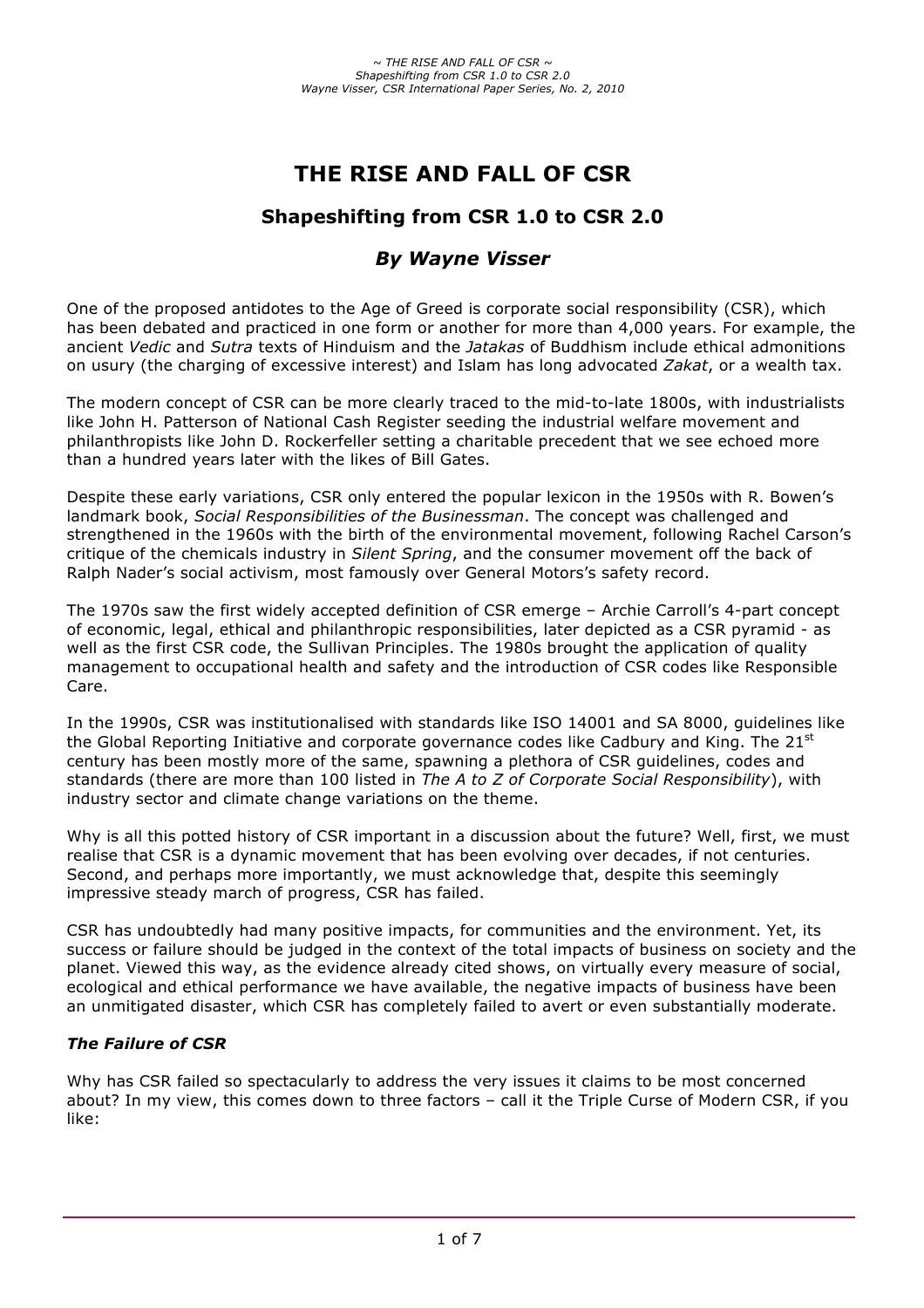# *Curse 1: Incremental CSR*

One of the great revolutions of the 1970s was total quality management, conceived by American statistician W. Edwards Deming and perfected by the Japanese before being exported around the world as ISO 9001. At the very core of Deming's TQM model and the ISO standard is continual improvement, a principle that has now become ubiquitous in all management system approaches to performance. It is no surprise, therefore, that the most popular environmental management standard, ISO 14001, is built on the same principle.

There is nothing wrong with continuous improvement *per se*. On the contrary, it has brought safety and reliability to the very products and services that we associate with modern quality of life. But when we use it as the primary approach to tackling our social, environmental and ethical challenges, it fails on two critical counts: speed and scale. The incremental approach to CSR, while replete with evidence of micro-scale, gradual improvements, has completely and utterly failed to make any impact on the massive sustainability crises that we face, many of which are getting worse at a pace that far outstrips any futile CSR-led attempts at amelioration.

# *Curse 2: Peripheral CSR*

Ask any CSR manager what their greatest frustration is and they will tell you: lack of top management commitment. This is 'code-speak' for saying that CSR is, at best, a peripheral function in most companies. There may be a CSR manager, a CSR department even, a CSR report and a public commitment to any number of CSR codes and standards. But these do little to mask the underlying truth that shareholder-driven capitalism is rampant and its obsession with short-term financial measures of progress is contradictory in almost every way to the long-term, stakeholder approach needed for high-impact CSR.

The reason Enron collapsed, and indeed why our current financial crisis was allowed to spiral out of control, was not because of a few rogue executives or creative accounting practices, it was because of a culture of greed embedded in the DNA of the company and the financial markets. Whether you agree or not (and despite the emerging research on 'responsible competitiveness'), it is hard to find any substantive examples in which the financial markets consistently reward responsible behaviour.

### *Curse 3: Uneconomic CSR*

Which brings us to Curse 3. If there was ever a monotonously repetitive, stuck record in CSR debates, it is the one about the so-called 'business case' for CSR. That is because CSR managers and consultants, and even the occasional saintly CEO, are desperate to find compelling evidence that 'doing good is good for business', i.e. CSR pays. The lack of corroborative research seems to be no impediment for these desperados endlessly incanting the motto of the business case, as if it were an entirely self-evident fact.

The rather more 'inconvenient truth' is that CSR sometimes pays, in specific circumstances, but more often does *not*. Of course there are low-hanging fruit – like eco-efficiencies around waste and energy – but these only go so far. Most of the hard-core CSR changes that are needed to reverse the misery of poverty and the sixth mass extinction of species currently underway require strategic change and massive investment. They may very well be lucrative in the long term, economically rational over a generation or two, but we have already established that the financial markets don't work like that; at least, not yet.

### *CSR 1.0: Burying the Past*

What would be far more productive than all this wishing and pretending that CSR is good for everyone and will help to solve the world's problems is to simply see it for what it is: an outdated,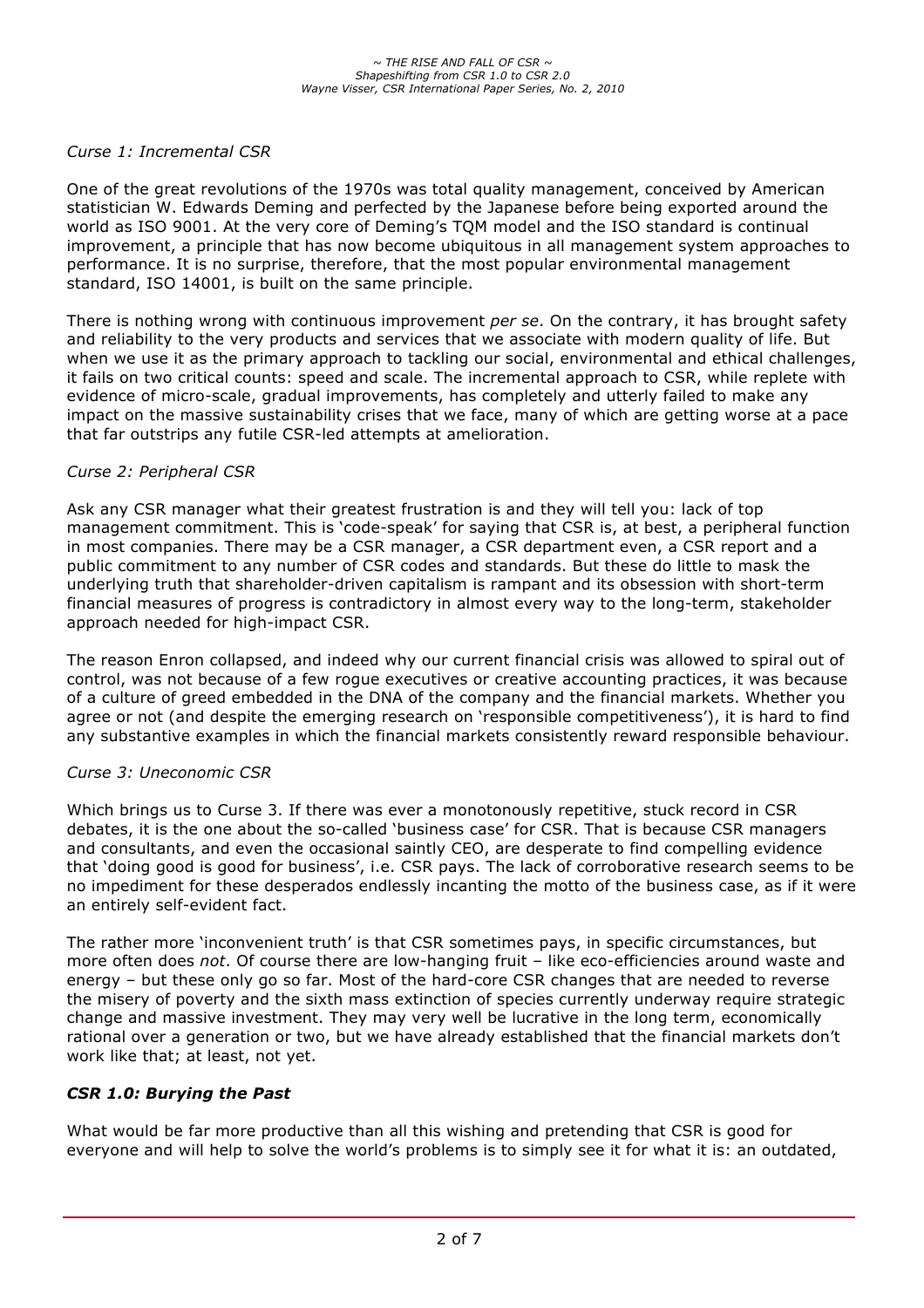outmoded artifact that was once useful, but the time for which has past. We need to let the 'old CSR' die gracefully and give it a dignified burial. By all means, let us give it the respect it deserves – a fitting eulogy about brave new frontiers of responsibility that it conquered in its heyday. But then, let us look for the next generation of CSR – the newborn that will carry the torch forward.

If we succeed in admitting the failure of CSR and burying the past, we may find ourselves on the cusp of a revolution, in much the same way as the internet transitioned from Web 1.0 to Web 2.0. The emergence of social media networks, user-generated content and open source approaches are a fitting metaphor for the changes CSR will have to undergo if it is to redefine its contribution and make a serious impact on the social, environmental and ethical challenges the world faces.

For example, in the same way that Web 1.0 moved from a one-way, advertising-push approach to a more collaborative Google-Facebook mode, CSR 1.0 is starting to move beyond the outmoded approach of CSR as philanthropy or public relations (which has been widely criticised as 'greenwash') to a more interactive, stakeholder-driven model. Similarly, while Web 1.0 was dominated by standardised hardware and software, but now encourages co-creation and diversity, so too in CSR, we are beginning to realise the limitations of the generic CSR codes and standards that have proliferated in the past 10 years.

# *CSR 2.0: Embracing the Future*

If this is where we have come from, where do we need to go to? Let us explore in more detail this revolution that will, if successful, change the way we talk about and practice CSR and, ultimately, the way we do business. There are five principles that make up the DNA of CSR 2.0: Creativity (C), Scalability (S), Responsiveness (R), Glocality (2) and Circularity (0).

# *Principle 1: Creativity (C)*

In order to succeed in the CSR revolution, we will need innovation and creativity. We know from Thomas Kuhn's work on *The Structure of Scientific Revolutions* that step-change only happens when we can re-perceive our world, when we can find a genuinely new paradigm, or pattern of thinking. This process of 'creative destruction' is today a well accepted theory of societal change, first introduced by German sociologist Werner Sombart and elaborated and popularised by Austrian economist Joseph Schumpeter. We cannot, to a paraphrase Einstein, solve today's problems with yesterday's thinking.

Business is naturally creative and innovative. What is different about the Age of Responsibility is that business creativity needs to be directed to solving the world's social and environmental problems. Apple, for example, is highly creative, but their iPhone does little to tackle our most pressing societal needs. By contrast, Vodafone's M-PESA innovation by Safaricom in Kenya, which allows money to be transferred by text, has empowered a nation in which 80% of the population have no bank account and where more money flows into the country through international remittances than foreign aid. Or consider Freeplay's innovation, using battery-free wind-up technology for torches, radios and laptops in Africa, thereby giving millions of people access to products and services in areas that are off the electricity grid.

All of these are part of the exciting trend towards social enterprise or social business that is sweeping the globe, supported by the likes of American Swiss entrepreneur Stephen Schmidheiny, Ashoka's Bill Drayton, e-Bay's Jeff Skoll, the World Economic Forum's Klaus Schwabb, Grameen Bank's Muhammad Yunus and Volans Venture's John Elkington. It is not a panacea, but for some products and services, directing the creativity of business towards the most pressing needs of society is the most rapid, scalable way to usher in the Age of Responsibility.

*Principle 2: Scalability (S)*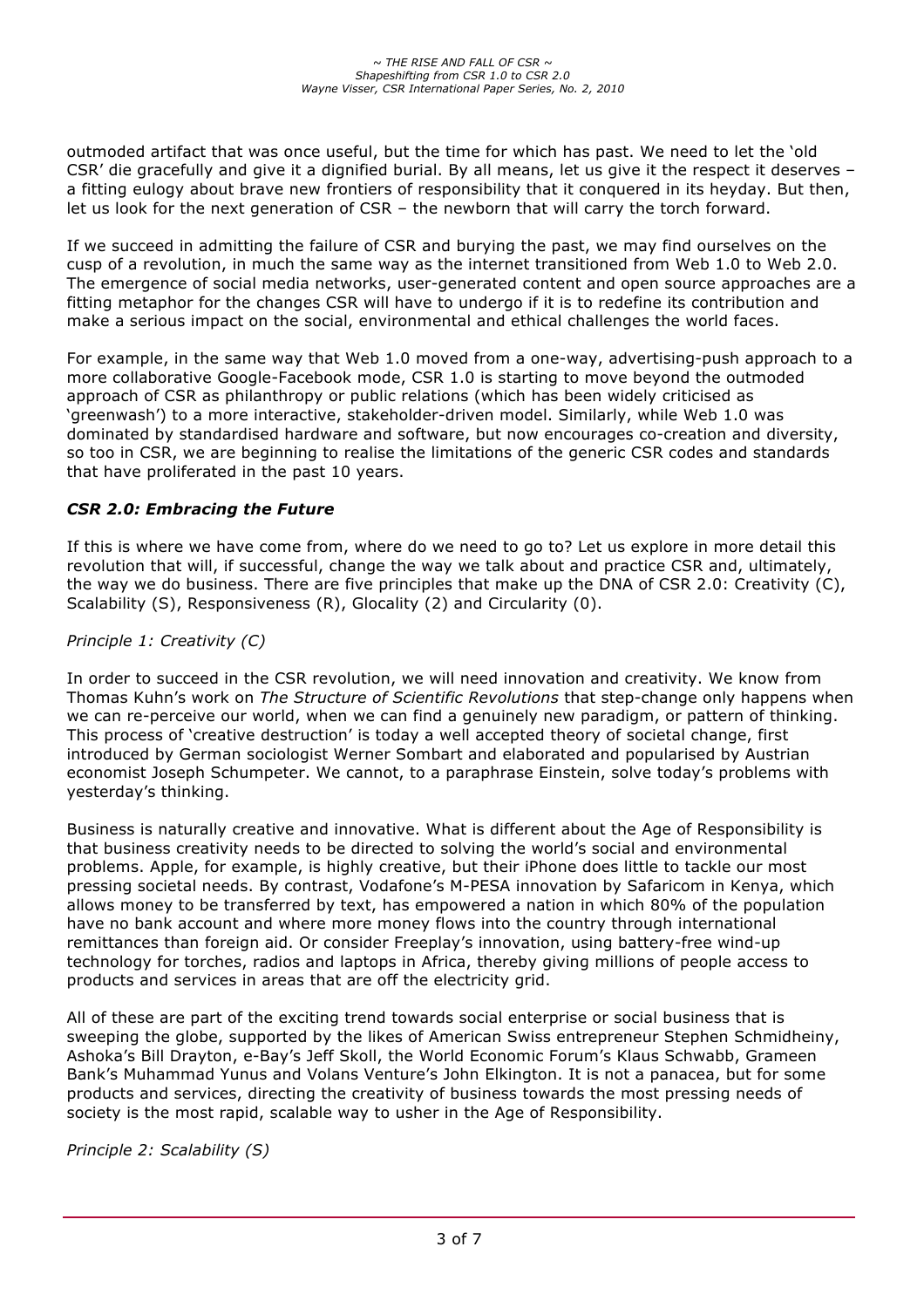The CSR literature is liberally sprinkled with charming case studies of truly responsible and sustainable projects and a few pioneering companies. The problem is that so few of them ever go to scale. It is almost as if, once the sound-bites and PR-plaudits have been achieved, no further action is required. They become shining pilot projects and best practice examples, tarnished only by the fact that they are endlessly repeated on the CSR conference circuits of the world, without any vision for how they might transform the core business of their progenitors.

The sustainability problems we face, be they climate change or poverty, are at such a massive scale, and are so urgent, that any CSR solutions that cannot match that scale and urgency are red herrings at best and evil diversions at worst. How long have we been tinkering away with ethical consumerism (organic, fairtrade and the like), with hardly any impact on the world's major corporations or supply chains? And yet, when Wal-Mart's former CEO, Lee Scott, had his post-Katrina Damascus experience and decided that *all* cotton will be organic and *all* fish MSC-certified, then we started seeing CSR 2.0-type scalability.

Scalability not limited to the retail sector. In financial services, there have always been charitable loans for the world's poor and destitute. But when Muhammad Yunus, in the aftermath of a devastating famine in Bangladesh, set up the Grameen Bank and it went from one \$74 loan in 1974 to a \$2.5 billion enterprise, spawning more than 3,000 similar microcredit institutions in 50 countries reaching over 133 million clients, that is a lesson in scalability. Or contrast Toyota's laudable but premium-priced hybrid Prius for the rich and eco-conscious with Tata's \$2,500 Nano, a cheap and eco-friendly car for the masses. The one is an incremental solution with long term potential; the other is scalable solution with immediate impact.

# *Principle 3: Responsiveness (R)*

Business has a long track-record of responsiveness to community needs – witness generations of philanthropy and heart-warming generosity following disasters like 9/11 or the Sichuan Earthquake. But this is responsiveness on their own terms, responsiveness when giving is easy and chequewriting does nothing to upset their commercial applecart. The severity of the global problems we face demands that companies go much further. CSR 2.0 requires uncomfortable, transformative responsiveness, which questions whether the industry or the business model itself is part of the solution or part of the problem.

When it became clear that climate change posed a serious challenge to the sustainability of the fossil fuel industry, all the major oil companies formed the Global Climate Coalition, a lobby group explicitly designed to discredit and deny the science of climate change and undermine the main international policy response, the Kyoto Protocol. In typical CSR 1.0 style, these same companies were simultaneously making hollow claims about their CSR credentials. By contrast, the Prince of Wales's Corporate Leaders Group on Climate Change has, since 2005, been lobbying for *bolder* UK, EU and international legislation on climate change, accepting that carbon emission reductions of between 50-85% will be needed by 2050.

CSR 2.0 responsiveness also means greater transparency, not only through reporting mechanisms like the Global Reporting Initiative and Carbon Disclosure Project, but also by sharing critical intellectual resources. The Eco-Patent Commons, set up by WBCSD to make technology patents available, without royalty, to help reduce waste, pollution, global warming and energy demands, is one such step in the right direction. Another is the donor exchange platforms that have begun to proliferate, allowing individual and corporate donors to connect directly with beneficiaries via the web, thereby tapping 'the long tail of CSR'.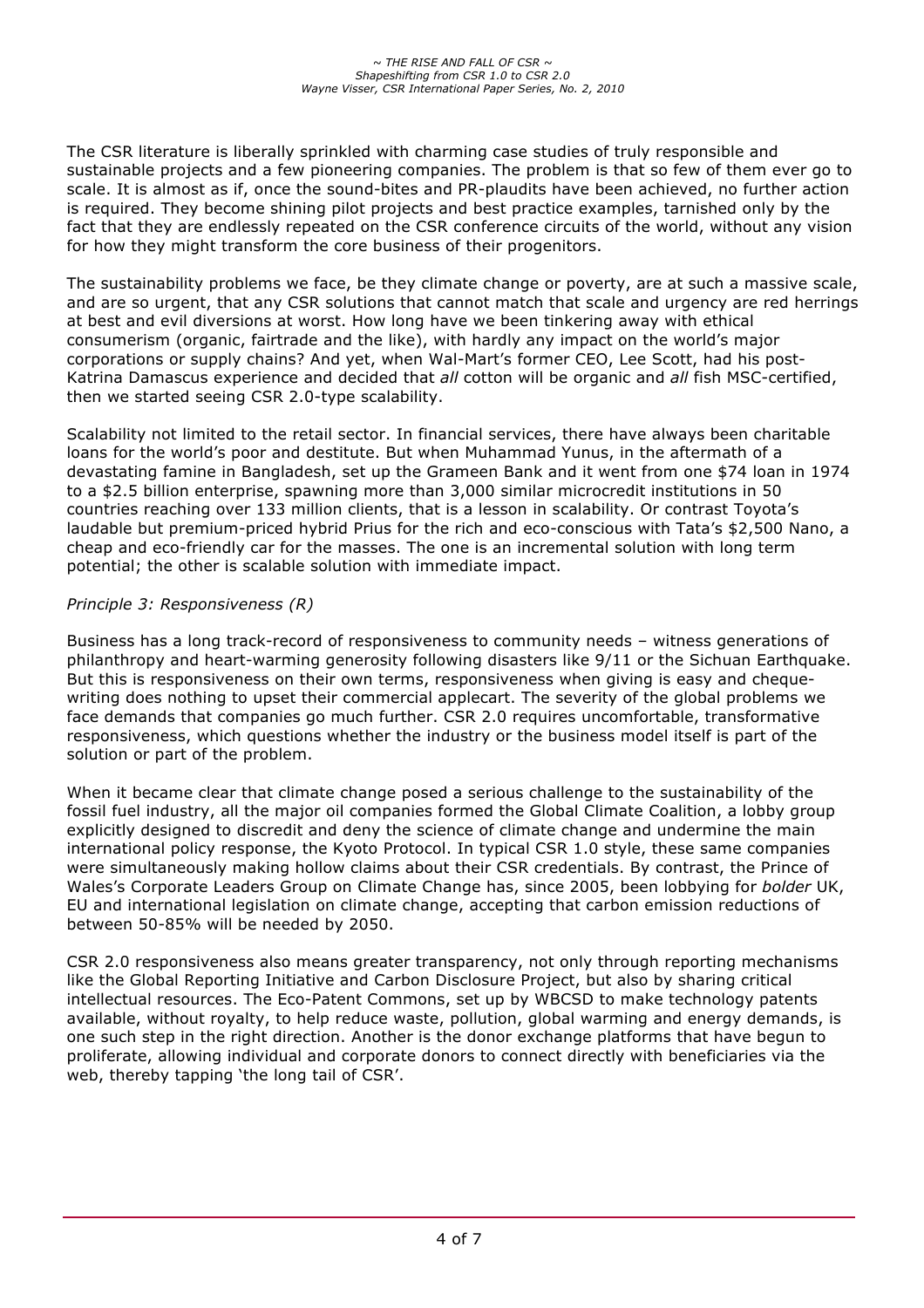# *Principle 4: Glocality (2)*

The term *glocalization* comes from the Japanese word *dochakuka*, which simply means global localization. Originally referring to a way of adapting farming techniques to local conditions, *dochakuka* evolved into a marketing strategy when Japanese businessmen adopted it in the 1980s. It was subsequently introduced and popularised in the West in the 1990s by Manfred Lange, Roland Robertson, Keith Hampton, Barry Wellman and Zygmunt Bauman. In a CSR context, the idea of 'think global, act local' recognises that most CSR issues manifest as dilemmas, rather than easy choices. In a complex, interconnected CSR 2.0 world, companies (and their critics) will have to become far more sophisticated in understanding local contexts and finding the appropriate local solutions they demand, without forsaking universal principles.

For example, a few years ago, BHP Billiton was vexed by their relatively poor performance on the (then) Business in the Environment (BiE) Index, run by UK charity Business in the Community. Further analysis showed that the company had been marked down for their high energy use and relative energy inefficiency. Fair enough. Or was it? Most of BHP Billiton's operations were, at that time, based in southern Africa, home to some of the world's cheapest electricity. No wonder this was not a high priority. What was a priority, however, was controlling malaria in the community, where they had made a huge positive impact. But the BiE Index didn't have any rating questions on malaria, so this was ignored. Instead, it demonstrated a typical, Western-driven, one-size-fits-all CSR 1.0 approach.

Carroll's CSR pyramid has already been mentioned. But in a sugar farming co-operative in Guatemala, they have their own CSR pyramid – economic responsibility is still the platform, but rather than legal, ethical and philanthropic dimensions, their pyramid includes responsibility to the family (of employees), the community and policy engagement. Clearly, both Carroll's pyramid and the Guatemala pyramid are helpful in their own appropriate context. Hence, CSR 2.0 replaces 'either/or' with 'both/and' thinking. *Both* SA 8000 *and* the Chinese national labour standard have their role to play. *Both* premium branded *and* cheap generic drugs have a place in the solution to global health issues. CSR 2.0 is a search for the Chinese concept of a harmonious society, which implies a dynamic yet productive tension of opposites – a *Tai Chi* of CSR, balancing *yin* and *yang*.

# *Principle 5: Circularity (0)*

The reason CSR 1.0 has failed is not through lack of good intent, nor even through lack of effort. The old CSR has failed because our global economic system is based on a fundamentally flawed design. For all the miraculous energy unleashed by Adam Smith's 'invisible hand' of the free market, our modern capitalist system is faulty at its very core. Simply put, it is conceived as an abstract system without limits. As far back as the 1960s, pioneering economist, Kenneth Boulding, called this a 'cowboy economy', where endless frontiers imply no limits on resource consumption or waste disposal. By contrast, he argued, we need to design a 'spaceship economy', where there is no 'away'; everything is engineered to constantly recycle.

In the 1990s, in *The Ecology of Commerce*, Paul Hawken translated these ideas into three basic rules for sustainability: waste equals food; nature runs off current solar income; and nature depends on diversity. He also proposed replacing our product-sales economy with a service-lease model, famously using the example of Interface 'Evergreen' carpets that are leased and constantly replaced and recycled. William McDonough and Michael Braungart have extended this thinking in their *Cradle to Cradle* industrial model. Cradle to cradle is not only about closing the loop on production, but about designing for 'good', rather than the CSR 1.0 modus operandi of 'less bad'.

Hence, CSR 2.0 circularity would, according to cradle-to-cradle aspirations, create buildings that, like trees, produce more energy than they consume and purify their own waste water; or factories that produce drinking water as effluent; or products that decompose and become food and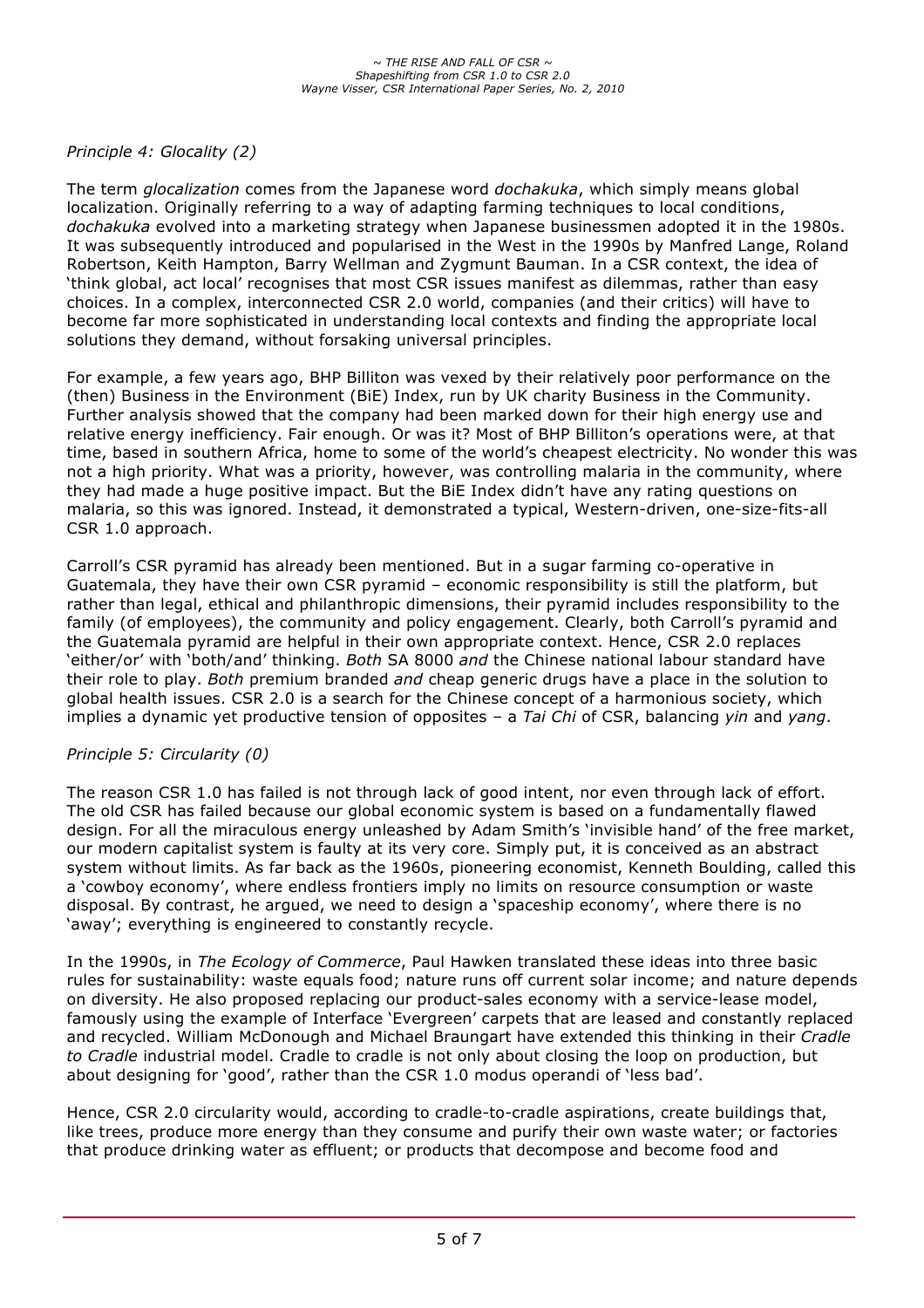nutrients; or materials that can feed into industrial cycles as high quality raw materials for new products. Circularity needn't only apply to the environment. Business should be constantly feeding and replenishing its social and human capital, not only through education and training, but also by nourishing community and employee wellbeing. CSR 2.0 raises the importance of meaning in work and life to equal status alongside ecological integrity and financial viability.

# *Shapeshifting: From CSR 1.0 to CSR 2.0*

Even revolutions involve a transition, so what might we expect to see as markers along the road to transformation? Paternalistic relationships between companies and the community based on philanthropy will give way to more equal partnerships. Defensive, minimalist responses to social and environmental issues are replaced with proactive strategies and investment in growing responsibility markets, such as clean technology. Reputation-conscious public-relations approaches to CSR are no longer credible and so companies are judged on actual social, environmental and ethical performance (are things getting better on the ground in absolute, cumulative terms?).

Although CSR specialists still have a role to play, each dimension of CSR 2.0 performance is embedded and integrated into the core operations of companies. Standardised approaches remain useful as guides to consensus, but CSR finds diversified expression and implementation at very local levels. CSR solutions, including responsible products and services, go from niche 'nice-to-haves' to mass-market 'must-haves'. And the whole concept of CSR loses its Western conceptual and operational dominance, giving way to a more culturally diverse and internationally applied concept.

How might these shifting principles manifest as CSR practices? CSR will no longer manifest as luxury products and services (as with current green and fairtrade options), but as affordable solutions for those who most need quality of life improvements. Investment in self-sustaining social enterprises will be favoured over cheque-book charity. CSR indexes, which rank the same large companies over and over (often revealing contradictions between indexes) will make way for CSR rating systems, which turn social, environmental, ethical and economic performance into corporate scores (A+, B-, etc., not dissimilar to credit ratings), which analysts and others can usefully employ to compare and integrate into their decision making.

Reliance on CSR departments will disappear or disperse, as performance across responsibility and sustainability dimensions are increasingly built into corporate performance appraisal and market incentive systems. Self-selecting ethical consumers will become irrelevant, as CSR 2.0 companies begin to choice-edit, i.e. cease offering implicitly 'less ethical' product ranges, thus allowing guiltfree shopping. Post-use liability for products will become obsolete, as the service-lease and takeback economy goes mainstream. Annual CSR reporting will be replaced by online, real-time CSR performance data flows. Feeding into these live communications will be Web 2.0 connected social networks, instead of periodic meetings of rather cumbersome stakeholder panels. And typical CSR 1.0 management systems standards like ISO 14001 will be less credible than new performance standards, such as those emerging in climate change that set absolute limits and thresholds.

### *CSR 2.0: The New DNA of Business*

All of these visions of the future imply such a radical shift from the current model of CSR that they beg the question: do we need a new model of CSR? Certainly, Carroll's enduring CSR Pyramid, with its Western cultural assumptions, static design and wholesale omission of environmental issues, must be regarded as no longer fit for purpose. Even the emphasis on 'social' in corporate *social* responsibility implies a rather limited view of the agenda. So what might a new model look like?

The CSR 2.0 model proposes that we keep the acronym, but rebalance the scales, so to speak. Hence, CSR comes to stand for 'Corporate Sustainability and Responsibility'. This change acknowledges that 'sustainability' (with roots in the environmental movement) and 'responsibility'